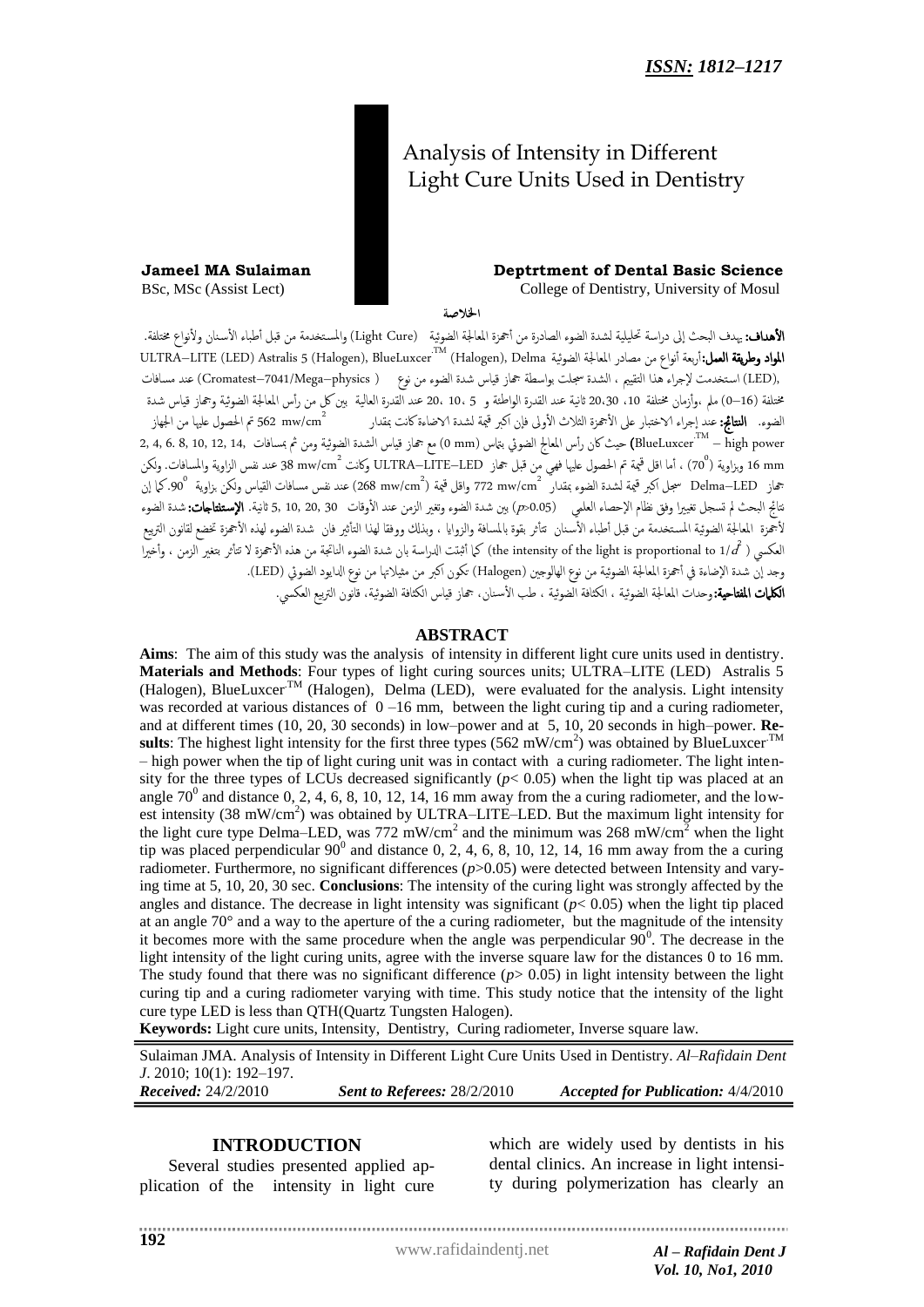increase in temperature as a result $^{(1)}$ , with possible negative consequences of tooth health<sup>(2)</sup>. It is important to increase the light curing time and use appropriate light curing devices to polymerize resin composite in deep cavities in order to maximize the hardness and compressive strength of restorative materials<sup>(3)</sup>.

The effect of light intensity found that when several samples were polymerized in low intensity (390 mw/cm<sup>2</sup>), they have a degree of conversion less than 10% with high residual monomer, and at 1mm depth. The polyacid–modified composite resin is different in the degree of conversion and an amount of residual monomer at different intensities. As the light intensity increased, the degree of conversion measure is increased, while the residual monomer measure was decreased $^{(4)}$ . Polymerization of restorative material using high intensity polymerization devices will sufficiently harden resin, but will also lead to greater polymerization shrinkage and stress resulting in micro cracks as a consequence of shrinkage as well as greater increase in temperature that can compromise pulp vitality<sup>(5)</sup>.

Recently, manufacturers have turned their attention to the light source used to convert composite materials from monomers to polymers<sup>(6)</sup>. Researchers have investigated the relationships among curing source intensity, exposure duration, and tip–to–tooth curing distance to achieve optimal resin cure<sup> $(7)$ </sup>. Low light intensity and increased curing time can be used to cure composites with better performance than high intensity cured composites where the benefits of low intensity long time cure can be improve marginal integrity without loss of mechanical and physical properties $^{(8)}$ .

It is considered that light intensity at a wave length of 470 nm may give a guide to polymerizing efficiency, since this is the peak absorption wave length for the catalyst system<sup>(9)</sup>.

The degree of polymerization also varies according to the distance from the surface of the composite to the light source.

Depth of cure decreases significantly as this distance increases. The potential of activation declines exponentially as a function of the distance from the surface of the filling<sup> $(10)$ </sup>.

Dentists must be aware that high– intensity LED curing lights may produce temperature increases that can damage pulp irreversibly. Given the various factors that affect the pulp during restorative treatments, an increase in temperature may contribute to irreversible damage. Based on the methodology used, the study shows that the temperature increase in dentin was directly proportional to the light intensity of the LED appliances. The high–intensity LED appliances produced significantly greater temperature increases in dentin than the QTH appliance, both during photo polymerization of resin composite and  $\arctan 24 \text{ hours}^{(11)}$ .

### **MATERIALS AND METHODS**

Four types of Light Cure Source Units (LCUs) has been used in this study as shown in Table (1) and Figure (1). A Curing Radiometer,  $(\lambda = 400 - 500)$  nm), CROMATEST (7041)/ Mega Physik, (mw/cm<sup>2</sup> ), holder and (angle, meter) scale were used.

Method obtained the intensity (mW  $/cm<sup>2</sup>$ ) in different cases. In the first one, when the light tip was placed in contact  $(0)$ mm) then at an angle  $70^{\circ}$  and distance 2, 4, 6, 8, 10, 12, 14, 16 mm away from the a curing radiometer for the first three types of light cure used. In the second case the tip light cure of type Delma – LED was placed perpendicular  $90^{\circ}$  and the intensity was obtained by the same distance in above.In the third case, intensity was recorded in a different times, at 10, 20, 30 seconds in low–power, and 5, 10, 20 seconds in high–power, when the light tip was placed in contact (0 mm) then at an angle  $70^{\circ}$  and distance 2, 4, 6, 8, 10, 12, 14, 16 mm away from the a curing radiometer just by the light cure type Blu $e$ Luxcer.<sup>TM</sup> because this device present the highest value of intensity in this test.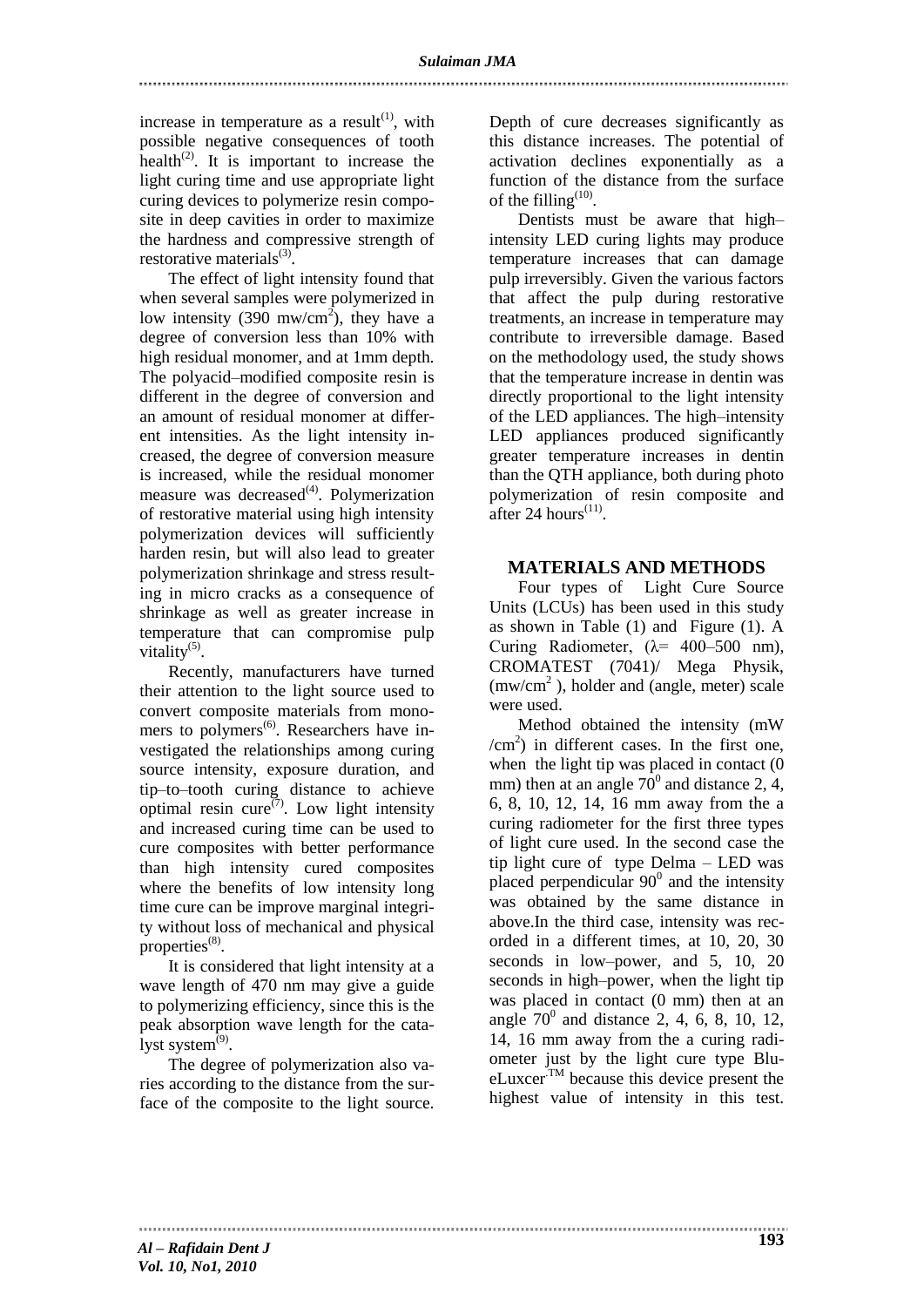| Table (1). Technical details of the Light curing used in research. |                                         |                                    |                    |                                                 |                    |
|--------------------------------------------------------------------|-----------------------------------------|------------------------------------|--------------------|-------------------------------------------------|--------------------|
| No.                                                                | Light cure<br>code                      | <b>Type</b>                        | Wavelength<br>(nm) | Light<br><b>Intensity</b><br>mW/cm <sup>2</sup> | <b>Manufacture</b> |
|                                                                    | <b>ULTRA-LITE</b>                       | LED, 200E,<br>Plus                 | $440 - 490$        | 800                                             | Taiwan             |
| $\mathbf 2$                                                        | Astralis $5-$<br><b>VIVADENT</b>        | Conventional<br>QTH (Halo-<br>gen) | $410 - 490$        | 600                                             | Austria            |
| 3                                                                  | BlueLuxcer <sup>TM</sup><br>$(M-855)$ . | <b>QTH</b>                         | $430 - 480$        | 1000                                            | Taiwan             |
|                                                                    |                                         | (Halogen<br>lamp)                  |                    |                                                 |                    |
| 4                                                                  | Delma                                   | <b>LED</b>                         | $420 - 480$        | >1200                                           | China              |

Table (1): Technical details of the Light curing used in research.



Figure (1): Light cure [BlueLuxcer<sup>TM</sup> (M-855) and Astralis 5-VIVADENT ] testing by a curing radiometer CROMATEST (7041).

#### **RESULTS**

The intensity of the first three types LCUs is recorded when the light tip was placed in contact (0 mm) then an angle  $70^0$ and distance 2, 4, 6, 8, 10, 12, 14, 16 mm away from the a curing radiometer, the highest light intensity  $(562 \text{ mW/cm}^2)$  was obtained by BlueLuxcer<sup>TM</sup> (M-855, Halogen lamp – high power).

The light intensity decreased to 38 mW/cm<sup>2</sup> for ULTRA-LITE (LED type, 200E, Plus) significantly (*p*=0.026). Statistical analysis was performed using Chi– Square test, (Figure 2).



Figure (2): The intensity of three type LCUs is a variable with distance, at angle  $70^0$ .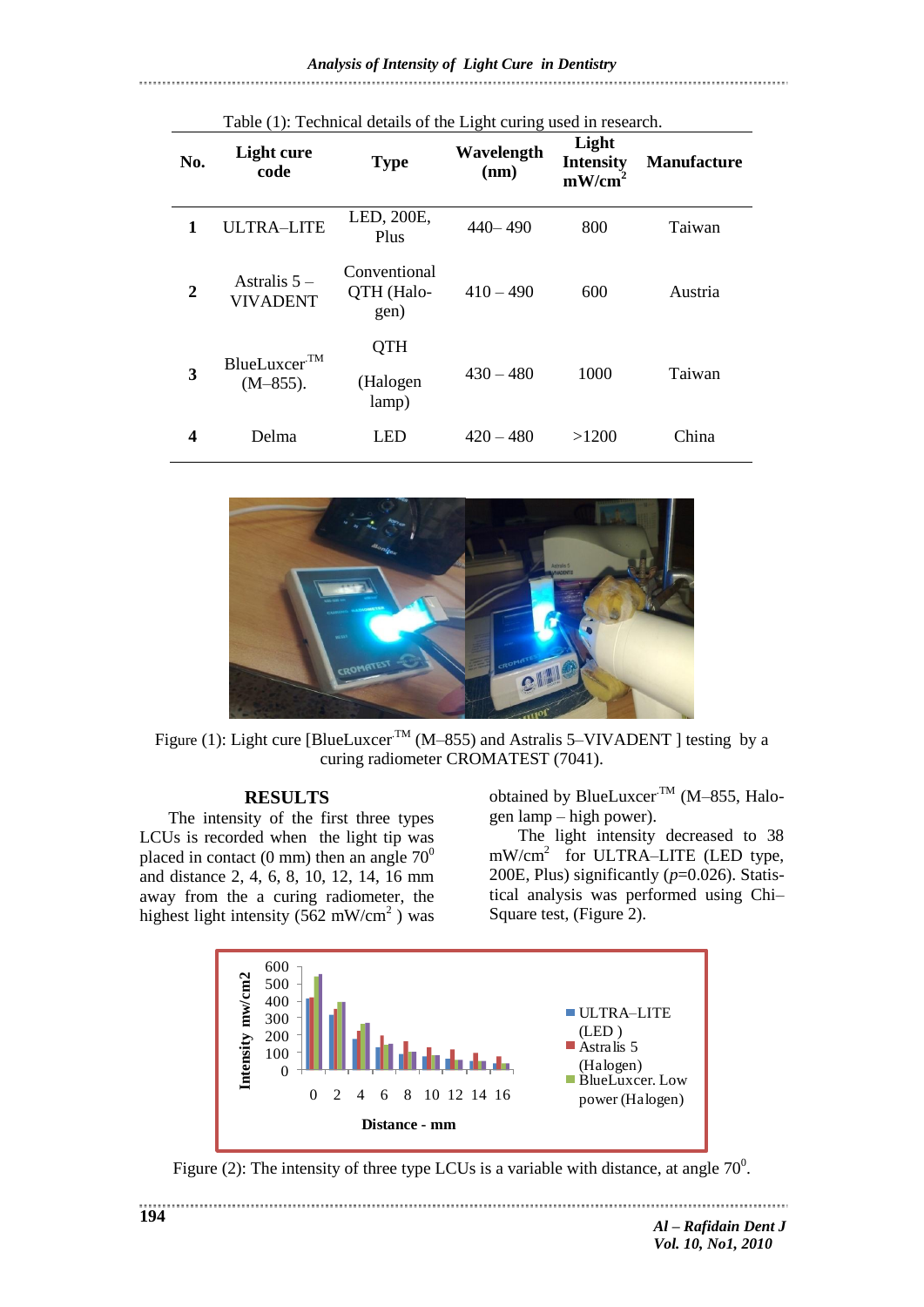## But the maximum light intensity for the light cure type Delma–LED, was 772 mW/cm<sup>2</sup> and the minimum was  $268$  mW/cm<sup>2</sup>. When the light tip was placed perpendicular  $90^{\circ}$  and distance 0, 2, 4, 6, 8, 10, 12, 14, 16 mm away from the a curing radiometer (Figure 3). Furthermore, no significant differences (*p*=0.527) were detected

between intensity and varying times at 5, 10, 20, 30 sec and any distance 0, 2, 4, 6, 8, 10, 12, 14, 16 mm to be fixed at each of the value of the changing time, (Figure 4). Another result have been notice in this study, the intensity of the light cure type LED is less than light cure type QTH(Quartz Tungsten Halogen).



Figure (3): The intensity of Delma – LED is a variable with distance, at angle  $90^0$ .



Figure (4): Intensity varying time.

## **DISCUSSION**

The analysis of intensity in different light cure units sources used in dentistry presented four main results as follow:

1. The intensity  $(mW/cm<sup>2</sup>)$  was significantly  $(p=0.026)$  and strongly affected by distance and angles when the light cure tip was placed in contact  $(0 \text{ mm})$  then at an angle  $70^0$  and perpendicular  $90^0$  respectively with a distance 2, 4, 6, 8, 10, 12, 14, 16 mm

away from the a curing radiometer (Figures 2 and 3).

- 2. Varying time was not depended in the intensity, for example the intensity was 402, 399, 388, 392, 402, 404 mW/cm<sup>2</sup> at the time 10, 20, 30, 5, 10, 20 sec respectively and at fixed distance (2 mm), and this result appears that there were no significant differences (*p*=0.527), (Figure 4).
- 3. The intensity of light cure source type LED is less than Halogen, and this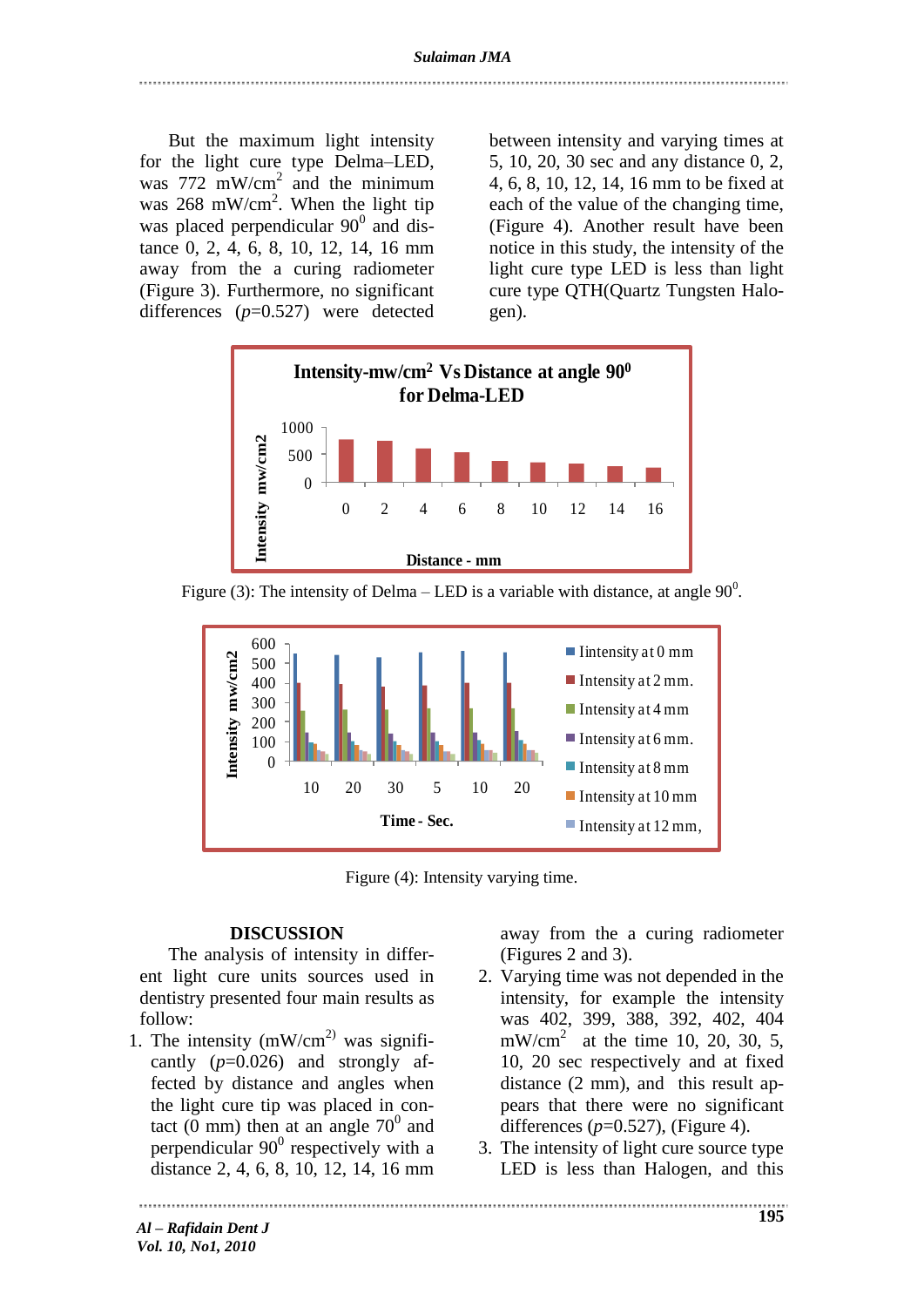clearly sign in (Figure 2).

4. The decrease in light intensity of the light curing units, agreed with the inverse square law for the distances 0 to 16 mm (Figure 5). As a point light source moved away, the intensity of the light is proportional to  $1/d^2$ , the inverse square of the distance, this is what is meant by the "Inverse Square Law". Because the same geometry applies to many physical phenomena (sound, gravity, electrostatic interactions), the inverse square law has significance to many problems in physics. Now imagine (Figure 6), the light that falls in a square at some arbitrary distance from the star  $(d = 1$ , yellow square). Move away, doubling the distance from the star  $(d = 2)$ . The light from the original square has now

"spread out" over an area of  $4 (= 2^2)$ squares. Thus, at twice the original distance, the intensity of the light passing through a single square will be 1/4 of the original intensity. Going out still further, tripling the original distance (*d*  $= 3$ ), and the light from the original square now covers an area of 9  $(= 3^2)$  $square<sup>(12)</sup>$ .

The intensity of the light  $I_x$  at a distance *x* from the surface is given by the function:  $I_x = I_0 e^{-\mu x}$  ......... (1)

Where  $I_0$  is the light intensity at the surface and u is the absorption coefficient of the material. Since a certain level of intensity is required to cause activation it follows that light activated materials have a limited depth of cure $^{(13)}$ .



Figure (5): The decrease in light intensity of the light curing unit was agree with the inverse square law.



Figure (6): The light is proportional to  $1/d^2$ , the inverse square of the distance.

*Al – Rafidain Dent J Vol. 10, No1, 2010*